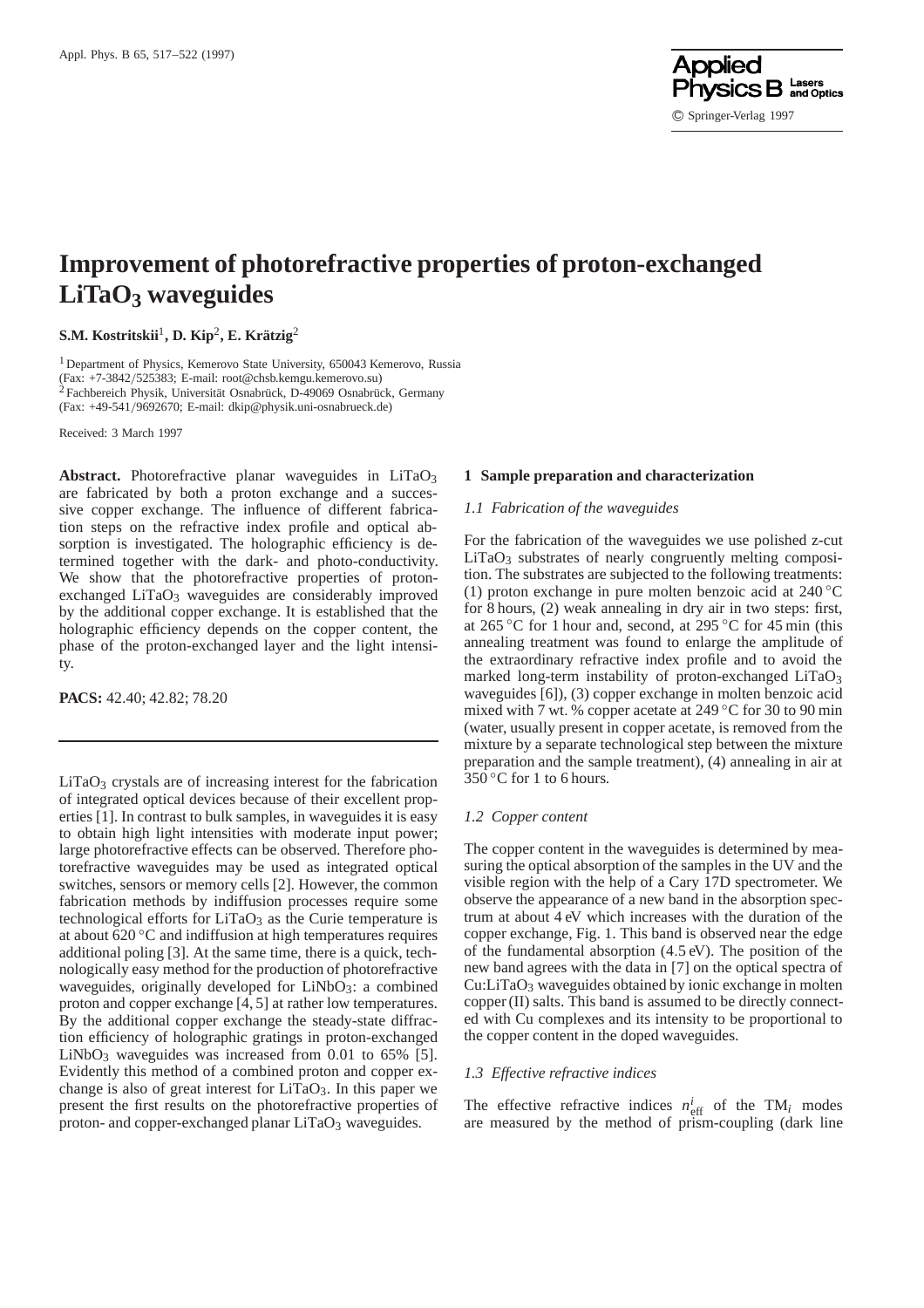

**Fig. 1.** Difference spectra of the copper-exchanged waveguides and the undoped waveguide LT1: the optical density  $D = \left(\frac{10}{10}\right)$  versus photon energy *E* is shown: *Curve 1* sample LT2, copper exchange time  $t_{ce} = 30$  min; *curve* 2 sample LT3,  $t_{ce} = 60$  min; *curve* 3 sample LT4,  $t_{\rm ce} = 90 \text{ min}$ 

spectroscopy) at  $\lambda_0 = 514.5$  nm. From the effective refractive indices the profile of the extraordinary refractive index is reconstructed by the use of an inverse WKB method. Furthermore, we measure the IR absorption in the region of the OH-vibration band around 3500 cm−<sup>1</sup> using a Specord M80 spectrometer with the aim to determine the phase of the  $Li_{1-x}H_xTaO_3$  layers using data from [8, 9]. The IR absorption spectra of all waveguides, both undoped and copper-doped, correspond to a pure paraelectric β-phase of  $Li_{1-x}H_xTaO_3$  after fabrication. These waveguides have a step-like profile with a depth of  $(2.4 \pm 0.2)$  µm and an increment  $\delta n_e$  of the extraordinary refractive index  $\delta n_e$  of (0.0225  $\pm$  0.0008). In all waveguides only two TM modes can be excited before annealing.

After annealing at  $350^{\circ}$ C, in all waveguides five TM modes can be excited with different effective refractive indices. The analysis of the refractive index profiles of the annealed waveguides yields a nearly Gaussian form, and the value of δ*n*<sup>e</sup> near the surface is strongly increased compared with the initial stage after proton exchange. Moreover, the maguitude of the increase of the refractive index clearly grows with increasing copper content in the waveguides, see Table 1.

## *1.4 Hydrogen content*

In Li1−*x*H*x*TaO3 waveguides different phases occur [8]. For large *x*,  $x > x<sub>\beta</sub>$ , there exists the above mentioned paraelectric β-phase. For small *x*,  $x < x<sub>α</sub>$ , the crystal remains in the ferroelectric α-phase which corresponds to the structure of LiTaO<sub>3</sub>. For  $x_\alpha < x < x_\beta$  the crystal is composed of a mixture of the two phases. Here  $x_\alpha$  and  $x_\beta$  characterize the boundary

**Table 1.** Values of the increment  $\delta n_e$  of the extraordinary index at the surface for different annealing times  $t_a$  at 350 °C for the waveguides LT1 (no copper exchange), LT2 (copper exchange time  $t_{ce} = 30$  min), LT3  $(t_{ce} = 60 \text{ min})$  and LT4 ( $t_{ce} = 90 \text{ min}$ ). The measuring accuracy is  $\pm 0.0008$ . For comparison the optical density *D* at 4 eV is also given

| sample | $D(4$ eV) |        | $t_a$ [h]<br>$\mathcal{D}$ | 3      |
|--------|-----------|--------|----------------------------|--------|
| LT1    | 0         | 0.0285 | 0.0245                     | 0.0229 |
| LT2    | 1.00      | 0.0352 | 0.0300                     | 0.0285 |
| LT3    | 1.75      | 0.0426 | 0.0333                     | 0.0323 |
| IT4    | 2.33      | 0.0458 | 0.0389                     | 0.0353 |

*Remark:* Before annealing all waveguides have the values  $\delta n_e$  of  $0.0225 \pm$ 0.0008.

between the pure  $\alpha$ - and the mixed ( $\alpha + \beta$ )-phase and between the pure  $\beta$ - and the mixed ( $\alpha + \beta$ )-phase, respectively.

The IR spectra of our annealed waveguides are typical for a mixed  $(\alpha + \beta)$ -phase of Li<sub>1−*x*</sub>H<sub>*x*</sub>TaO<sub>3</sub> [6, 8, 9]. The comparison of our data and that of Ref. [8] indicates that the near-surface part of our waveguide LT1 which is annealed for 1 hour at 350 °C, corresponds to  $x \approx x_\beta \approx 0.6$ . With increasing depth (measured from the surface), *x* decreases until for  $x < x_\alpha$  the pure  $\alpha$ -phase exists.

In previous investigations [6, 8] a linear relation between the refractive index increment  $\delta n_e$  and the proton concentration *x* for well annealed waveguides has been established. Consequently, for the determination of *x* in different propagation depths of the TM modes in the annealed undoped waveguides we set

$$
(n_e + \delta n_e^{\beta}) - n_{\text{eff}}^i = A(x_{\beta} - x), \qquad (1)
$$

where  $n_e = 2.2097$  is the extraordinary refractive index for the LiTaO<sub>3</sub> substrate,  $\delta n_e^{\beta}$  is the increment induced by the proton exchange at  $x = x_\beta \approx 0.6$  (see above) and *A* is a constant. To obtain  $\delta n_e^{\beta}$  and *A* we use the following arguments. The near-surface part of waveguide LT1 annealed for 1 hour at 305 °C corresponds to  $x \approx x_\beta$  and for this reason the value of  $\delta n_e$  at the surface (= 0.0285, Table 1) is approximately equal to  $\delta n_e^{\beta}$ . Furthermore, near the substrate ( $x \to 0$ ) we have  $n_{\text{eff}}^i \rightarrow n_{\text{e}}$  and then we get from Eq.(1):  $A = \delta n_{\text{e}}^\beta / x_\beta$ . Thus we obtain the following estimation for the hydrogen concentration *x*:

$$
x = 21.053(neffi - 2.2097).
$$
 (2)

Note, this relation is fulfilled only for the values of the effective refractive indices  $n_{\text{eff}}^i$  of different TM<sub>i</sub> modes (measured at  $\lambda_0 = 514.5$  nm) of annealed proton-exchanged waveguides without copper exchange. For annealed copper-doped waveguides we have contributions to the refractive index change resulting from hydrogen and copper. We assume  $n_{\text{eff}}^i = n_{\text{e}} + \delta n_{\text{e}}^{\text{H}}(\bar{d}) + \delta n_{\text{e}}^{\text{Cu}}(d)$ , where  $\delta n_{\text{e}}^{\text{H}}(\bar{d})$  and  $\delta n_{\text{e}}^{\text{Cu}}(d)$  are the contributions of hydrogen and copper, respectively, at the propagation depth  $d$  for a given  $TM_i$  mode. At first we determine the propagation depth of a TM*<sup>i</sup>* mode and then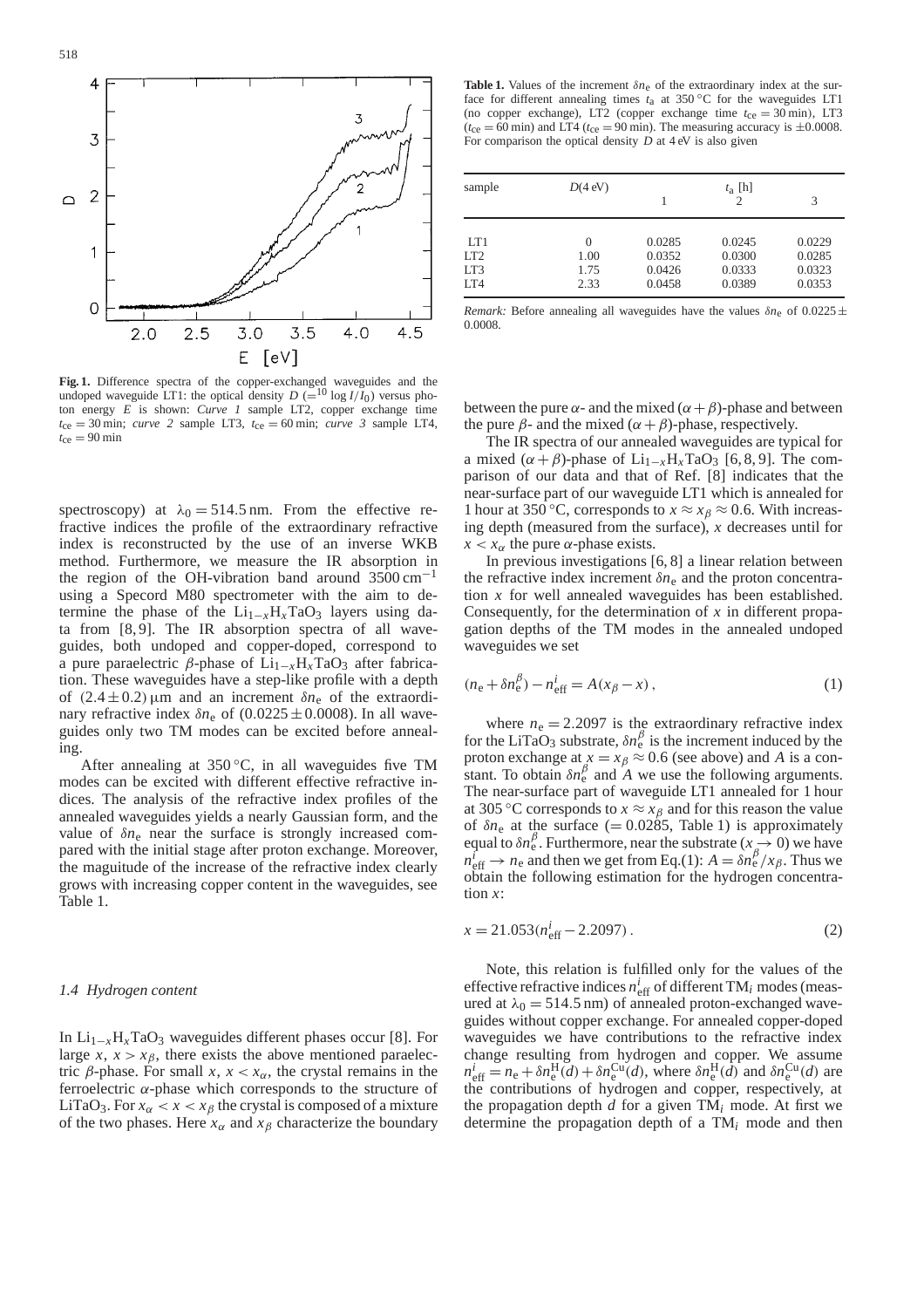$n_e + \delta n_e^{\text{H}}(d)$  is derived from the profile of the undoped waveguide. This value has to be used in (2) instead of  $n_{\text{eff}}^i$  to obtain the hydrogen concentration  $x$  of copper-doped waveguides.

### *1.5 Waveguide transparency*

We measure the relative change of the waveguide transparency with the help of two rutil prisms which couple light into and out of the waveguide. The distance between the coupling points of these prisms is 4.5 mm. The ratio of output power to input power for the excitation of different TM*<sup>i</sup>* modes indicates that the optical losses are similar for the  $TM_2$ ,  $TM_3$ and TM4 modes in all waveguides annealed for a time not longer than 3 hours. The optical losses for the  $TM_0$  and  $TM_1$ modes are much higher which is caused mainly by the growth of optical absorption by Cu-defects, as the overlap of the intensity distribution of these modes with the copper profile is much larger than that for the  $TM_2$ ,  $TM_3$  and  $TM_4$  modes. This conclusion about the difference in the overlap with the copper profile is a direct consequence of the sharp decrease of the copper-induced changes of *n*eff when comparing the modes  $TM_1$  and  $TM_2$ . However, the dependence of the transparency on the annealing time is non-monotonic: In all waveguides, both undoped and copper-doped, annealed for 2 h at 350 ◦C the transparency is much smaller (approximately by a factor of 3) than for annealing times of 1 or 3 hours. This anomaly is connected with special peculiarities of annealed protonexchanged  $LiTaO<sub>3</sub>$  waveguides and will be discussed in the next section.

## **2 Investigation of photorefractive properties**

# *2.1 Holographic method*

To investigate light-induced refractive index changes ∆*n*, holographic gratings are written and erased in planar  $LiTaO<sub>3</sub>$ waveguides (+c face) utilizing an argon-ion laser (wavelengths of 457, 488 and 514.5 nm). For this purpose two slightly focused beams are coupled into and out of the waveguide using two rutile prisms. Depending on the angle the light enters the prism, different extraordinarily (e) polarized modes (TM) are excited. The recording of holographic gratings in z-cut  $LiTaO<sub>3</sub>$  waveguides with extraordinarily polarized beams is possible only by using a special writing mechanism [10] that is based on photovoltaic currents and has no equivalent in bulk samples. In the experimental set-up two modes intersect at an angle of  $2\Theta = 10^\circ$ , and the interaction length in the waveguides is about 1.5 mm. During the build-up of the refractive index grating, the diffraction efficiency  $\eta$  is measured as a function of time by blocking one of the beams for a short moment (50 ms) and measuring the ratio of diffracted and total light intensity of the outcoupled beams. When the saturation value of diffraction efficiency  $\eta^s$ is reached, one of the beams is switched off, and the continuous decrease of the diffracted light intensity indicates the decay of the grating during readout. Recording and erasure of holographic gratings are well described by mono-exponential

laws:

$$
\eta(t) = \eta^{s} (1 - e^{-t/\tau}), \text{ and } \eta(t) = \eta^{s} e^{-t/\tau},
$$
\n(3)

where *t* denotes the time of recording and erasure. From the time constant  $\tau$  of erasure and the relation  $\eta \sim (\Delta n)^2$  we deduce the conductivity,  $\sigma = \epsilon \epsilon_0 / 2\tau$ .

#### *2.2 Saturation value of efficiency*

In non-annealed (or in weakly annealed) waveguides, both undoped and copper-doped, we do not observe holographic grating recording at any level of input power *P*in (the maximum value of  $P_{\text{in}}$  in our investigations is 1.0 W, but the coupling efficiency is only about 1%) for all lines of the argon-ion laser. However, after annealing in air at 350 ◦C for 1 hour, effective writing of phase holograms becomes possible: An increase of  $\eta$  with increasing light power  $P_{in}$  occurs in all copper-doped waveguides, in contrast to undoped waveguides, see Fig. 2. The maximum value  $\eta^s$ (max) and the slope of the dependence  $\eta$  ( $P_{\text{in}}$ ) at very small input power clearly grows with increasing copper content in the waveguides after the same degree of annealing.

The value of  $\eta^s$ (max) for the undoped waveguide LT1 at any degree of annealing does not exceed 0.005%. This means that copper exchange increases the diffraction efficiency of the photorefractive holograms written with  $TM_4$  modes by a factor of up to thousand. However, there is a strong difference between different TM modes. The value of  $\eta^s$ (max) at  $\lambda_0 = 488$  nm for all annealed waveguides is reached using two TM4 modes for writing. These are the highest guided modes that can be excited in the waveguides. For TM<sub>3</sub> modes,  $\eta^s$  is smaller, but holographic recording is rather effective, too (see Table 2). A different behaviour is observed using  $TM_2$ modes; here holographic writing becomes possible only after annealing at 350 °C for a long time (3–6 hours) and  $\eta^s$  is only 0.03%. We do not succeed in observing holographic recording for  $TM_0$  and  $TM_1$  modes in our samples.



**Fig. 2.** Dependence of the steady state diffraction efficiency  $\eta$ <sup>s</sup> on input power  $P_{\text{in}}$  in planar Cu:H:LiTaO<sub>3</sub> waveguides with different times  $t_{ce}$  of copper exchange, annealed at 350 °C for 1 h: LT1,  $t_{ce} = 0$ ; LT2,  $t_{ce} = 30$  min; LT4,  $t_{ce} = 90$  min. The values are obtained using the TM<sub>4</sub> modes at  $\lambda_0 = 488$  nm and the measuring accuracy is about 15%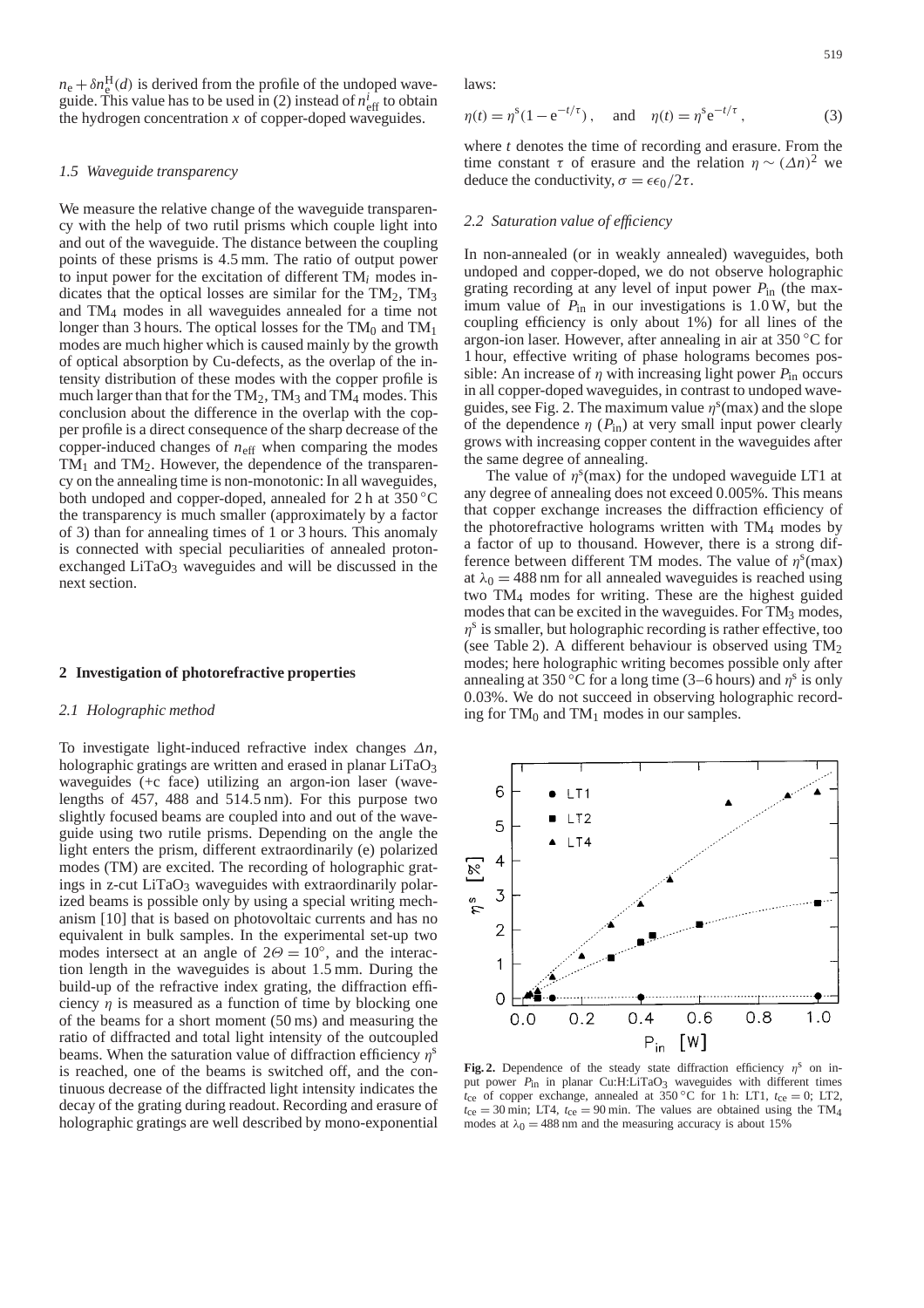**Table 2.** Saturation value of diffraction efficiency (in %) at the highest input power *P*in of 1.0 W as a function of annealing time *t*a for different TM modes of sample LT2 at  $\lambda_0 = 488$  nm. The measuring accuracy is about  $±15%$ 

| Modes  | $t_a$ [h] |      |          |      |  |  |
|--------|-----------|------|----------|------|--|--|
|        |           | 2    | 3        | 6    |  |  |
| $TM_4$ | 2.7       | 0.12 | 1.1      | 4.2  |  |  |
| $TM_3$ | 1.4       | 0.08 | 0.6      | 1.7  |  |  |
| $TM_2$ |           | 0    | 0.01     | 0.03 |  |  |
| $TM_1$ |           | O    | $\theta$ | 0    |  |  |
| $TM_0$ |           |      | $\theta$ | 0    |  |  |

The investigation of  $n<sup>s</sup>$  for different TM<sub>*i*</sub> modes with  $i > 2$ (Table 2) points to a strong influence of the hydrogen concentration (that decreases with increasing propagation depth of a mode) on the efficiency of holographic recording. This dependence is much stronger than the expected effect of the degradation of the electrooptic effect caused by the proton exchange as the corresponding electrooptic coefficient  $r_{33}$  is proportional to  $(x_\beta - x)$  [8], and *x* has small values (< 0.3) for TM<sub>2</sub>, TM<sub>3</sub> and TM<sub>4</sub> modes in our annealed LiTaO<sub>3</sub> waveguides. For small diffraction efficiencies  $\eta$ <sup>s</sup> < 10%, the following relationship is fulfilled [5, 11]:

$$
\eta \sim (r_{33})^2\,,\tag{4}
$$

and hence, from the  $x$  values for  $TM_2$  and  $TM_4$  modes, we may expect a decrease of  $\eta$ <sup>s</sup> by a factor of 3 to 3.5 when changing from the  $TM_4$  to the  $TM_2$  mode. But the experimental values of  $\eta^s$  differ by more than two orders of magnitude (see Table 2).

In our opinion the magnitude of  $\eta^s$  depends on the phase of the waveguiding layer, which again depends on its depth. It is known from [8] that the phase of proton-exchanged  $LiTaO<sub>3</sub>$ is characterized by a sharp change at a certain threshold value  $x_t$  of the hydrogen concentration. In accordance with data obtained by dark line spectroscopy, we find that  $x_t$  has the value of about  $0.25-0.27$ , derived from (2) and the effective refractive indices of  $TM_2$  modes in different waveguides. We assume that for waveguides annealed for 1 and 2 hours at 350  $\degree$ C, the propagation depths of TM<sub>2</sub> modes correspond to the case  $x \geq x_t$ , and after annealing for 3 and 6 hours the condition  $x < x_t$  is fulfilled for the depths of these modes. Evidently, the value of  $x_t$  must be near  $x_\alpha$  in the phase diagram of Li1−*x*H*x*TaO3. The differences between the values of  $\eta^s$  for TM<sub>2</sub>, TM<sub>3</sub> and TM<sub>4</sub> modes in any waveguide may be described in a good approximation by the relation:

$$
\eta^s \sim (x_\beta - x)^2 (x_t - x)^2. \tag{5}
$$

Therefore, a further increase of the photorefractive effect in copper-doped proton-exchanged LiTaO<sub>3</sub> waveguides may be expected either for strongly annealed samples or for samples fabricated by a combined proton and copper exchange in a special mixture with strongly decreased hydrogen concentration.

#### *2.3 Kinetics of dark and photoerasure*

It is important to note that the very small values of  $\eta^s$  for TM<sub>2</sub> modes cannot be attributed to a high dark conductivity of the

regions in which these modes are travelling. This conclusion is corroborated when we compare the time constant  $\tau$  of optical erasure (3) and the time constant  $\tau_d$  of hologram decay in the dark; a relation  $\tau \ll \tau_d$  is fulfilled in all our annealed copper-doped samples for TM2 , TM3 and TM4 modes. The measurements of  $\tau_d$  and  $\tau$  allow us to determine dark- and photo-conductivity ( $\sigma_d$  and  $\sigma_{ph}$ , respectively). From a comparison of different modes in all waveguides we obtain

$$
\sigma_{d}(TM_{2}) > \sigma_{d}(TM_{3}) \ge \sigma_{d}(TM_{4}) \le 10^{16} [\Omega \,\mathrm{cm}]^{-1}. \tag{6}
$$

We deduce the photoconductivity  $\sigma_{ph}$  from experimental data of  $\tau$  and  $\tau_d$ . Because of  $\tau_d \gg \tau$ , we obtain values of  $\sigma_{ph}$ ranging from  $10^{-15}$  to  $5 \times 10^{-13}$  ( $\Omega$  cm)<sup>-1</sup> under our experimental conditions. In [12] the dark-conductivity values between  $2 \times 10^{-15}$  and  $2 \times 10^{-14}$  ( $\Omega$  cm)<sup>-1</sup> were reported for single-mode proton-exchanged LiTaO<sub>3</sub> waveguides annealed for 1–2 hours at 325 ◦C−350 ◦C. Here the hydrogen concentration  $x$  at the propagation depth of the  $TM_0$  mode is much larger than  $x$  for the TM<sub>2</sub>, TM<sub>3</sub> and TM<sub>4</sub> modes in our waveguides.

For our waveguides we always observe a pronounced minimum of  $\eta^s$  for an annealing time of 2 hours. For this annealing time we measure a decrease in the transparency of our samples by a factor larger than 3, independent of the lasers wavelength. This behaviour agrees with results of [8]. Optical losses increase sharply at intermediate annealing times because of light scattering at inhomogeneities of composition. For this range crystal regrowth occurs in the protonexchanged layer at the transition from the  $\beta$ - to the  $\alpha$ -phase, and in the near-surface part of the waveguide a region with intermixed small grains of two phases appears.

We also study the kinetics of optical erasure in holographic gratings as a function of the input power *P*in. At low values of  $P_{\text{in}}$  the time constant  $\tau$  is inversely proportional to  $P_{\text{in}}$ for all TM<sub>i</sub> modes with  $i \ge 2$ , see Fig. 3. At higher input powers deviations from this relation between  $\tau$  and  $P_{\text{in}}$  are observed: The measured time constants are smaller than the values extrapolated from the curve at low *P*in, which means



**Fig. 3.** Time constant  $\tau$  of photoerasure versus input power  $P_{\text{in}}$  for the waveguide LT2 annealed for 1 h at  $350\,^{\circ}$ C. The experimental data ( $\bullet$  measuring uncertainties  $\pm 10\%$ ) are obtained for the TM<sub>4</sub> mode at  $\lambda_0 = 488$  nm. The *dashed line* is the dependence  $\tau P_{\text{in}} = \text{const.}$  with the value of  $\tau$  taken at  $P_{\text{in}} = 0.1 \text{ W}$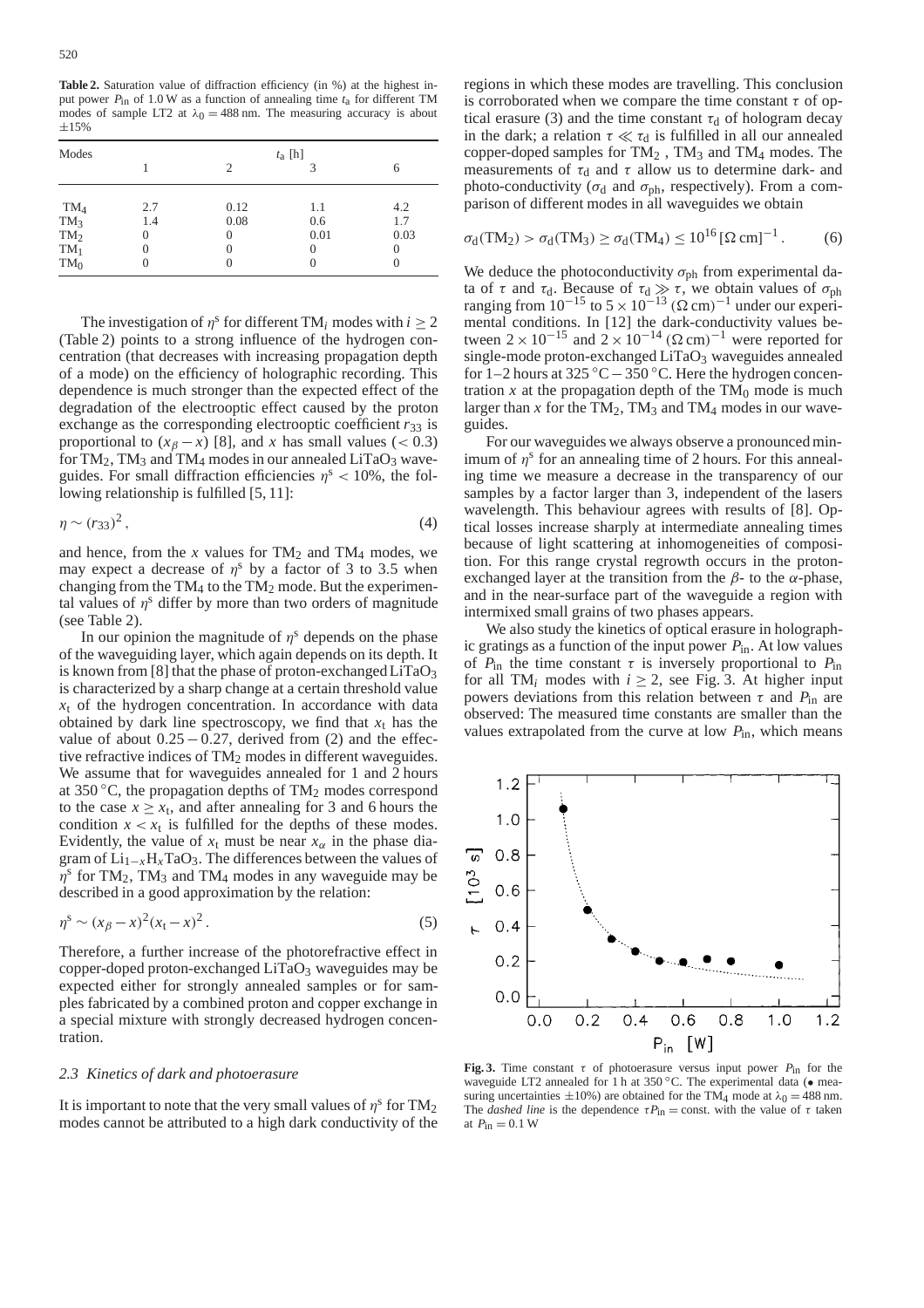that the relation  $\tau P_{\text{in}} = \text{const.}$  is not fulfilled. This behaviour of  $\tau$  is the result of photoinduced light scattering or fanning of the guided light. To determine this beam fanning, the ratio *f* of output to input power is measured as a function of input power,  $f(P_{in}) = P_{out}/P_{in}$ . We observe a decrease of the ratio  $f$  at high input powers  $P_{\text{in}}$ , which correlates with the anomalous behaviour of the time constant  $\tau$ . Fanning only appears beyond a certain threshold value of *P*in. This threshold behaviour of fanning is in agreement with the data of previous investigations [13, 14]. The threshold value is found to be inversely proportional to the copper content and increases with increasing hydrogen concentration. In extreme cases fanning completely suppresses holographic recording. However, at low *P*in values fanning is absent and, therefore, the light intensity *I* in the waveguide is proportional to *P*in. Thus we can write  $(\tau P_{\text{in}})^{-1} \sim \sigma_{\text{ph}}/P_{\text{in}} \sim \kappa \sigma^{\text{spec}}$ , where  $\kappa$  is the absorption coefficient and  $\sigma^{\text{spec}}$  is the specific photoconductivity. The experimental values of  $(\tau P_{\text{in}})^{-1}$  at low  $P_{\text{in}}$  yields information for the comparison of different modes of different waveguides. The absorption coefficient can be split into two contributions,  $\kappa = \kappa_S + \kappa_{Cu}$ , where  $\kappa_S$  is the absorption coefficient of the substrate and  $\kappa_{\text{Cu}}$  is the coefficient of the absorption which is induced by the copper exchange. Hence, we can use the values of ( $\tau P_{\text{in}}$ )<sup>-1</sup> (Table 3) for the determination of the relative changes of the copper concentration  $C_{Cu}$  in the waveguide:

$$
C_{\text{Cu}} \sim \kappa_{\text{Cu}} \sim (\tau_{\text{Cu}} P_{\text{in}})^{-1} - (\tau_{\text{u}} P_{\text{in}})^{-1}, \tag{7}
$$

where  $\tau_{\text{Cu}}$  and  $\tau_{\text{u}}$  are the time constants of the copper-doped and the undoped waveguides, respectively. Note, that this relation may be only used for the comparison of waveguides with similar optical losses.

The changes of  $C_{Cu}$  derived from (7) agree with data of the optical absorption spectra shown in Fig. 1, as well as with copper-induced changes of δ*n*<sup>e</sup> in Table 1. Moreover, these results demonstrate a strong increase of the copper-induced absorption  $\kappa_{\text{Cu}}$  for the TM<sub>2</sub>, TM<sub>3</sub> and TM<sub>4</sub> modes in the waveguides annealed for 6 hours at  $350\,^{\circ}\text{C}$  (Table 3). This clearly indicates the blurring of the copper profile in the waveguides caused by strong annealing. Consequently, these data also show that the changes of  $\sigma_{ph}$  for a variation of  $P_{in}$  depend on the annealing time  $t_a$ . At  $t_a = 1$  and 3 hours the values of  $\sigma_{\rm ph}$  range from  $3 \times 10^{-15}$  to  $10^{-13}$  (Ω cm)<sup>-1</sup>, at  $t_a = 2$  hours from  $10^{-15}$  to  $5 \times 10^{-14}$  ( $\Omega$  cm)<sup>-1</sup>, and at  $t_a = 6$  hours from  $2 \times 10^{-14}$  to  $5 \times 10^{-13}$  ( $\Omega$  cm)<sup>-1</sup>. Note, that the upper value

**Table 3.** Experimental values of  $(\tau P_{\text{in}})^{-1}$  [in 10<sup>-3</sup> (W s)<sup>-1</sup>] in different waveguides (measuring accuracy  $\pm 10\%$ )

| Modes            |                                |              | waveguides    |                 |            |                     |  |
|------------------|--------------------------------|--------------|---------------|-----------------|------------|---------------------|--|
|                  |                                | LT1          |               | LT <sub>2</sub> |            | LT4                 |  |
|                  |                                | $t_a$ [h]    |               |                 |            |                     |  |
|                  |                                |              | $\mathcal{D}$ | 3               | 6          |                     |  |
| $TM_4$           | 4                              | 9            | 3             | 10              | 69         | 100                 |  |
| $TM_3$<br>$TM_2$ | $\frac{1}{2}$<br>$\frac{1}{2}$ | 22<br>$\ast$ | 14<br>*       | 33<br>51        | 273<br>490 | **<br>$\frac{1}{2}$ |  |

\*holographic recording and erasure could not be observed;

\*\*strong fanning is observed even at the lowest value of input power *P*in of 0.015 W

of  $\sigma_{ph}$  is limited by beam fanning, and this effect is strongest for waveguides annealed for 6 hours. A simple approximation using the power coupled out of the waveguide gives a total intensity  $I \leq 100 \,\mathrm{W\,cm^{-2}}$  inside the waveguides for an input power of  $P_{\text{in}} = 1.0$  W.

# *2.4 Holographic sensitivity*

In the region where the light intensity  $I$  in the waveguide is proportional to the input power  $P_{\text{in}}$ , we can compare the photorefractive sensitivity *S* of different modes in different waveguides. The photorefractive sensitivity *S* is defined as

$$
S = d(\Delta n_e)/d(It)|_{t \to 0},\tag{8}
$$

where  $\Delta n_e$  is the light-induced extraordinary index change.

However, a direct quantitative determination of *S* is not possible as the value of intensity depends on several experimental parameters (coupling coefficient for the prismwaveguide boundary, beam diameter in the waveguide, etc.) which we cannot measure precisely.

To compare modes of different samples, we determine the value of the holographic sensitivity *R* from the rate of hologram build-up in the initial stage:

$$
R = d(\sqrt{\eta})/d(P_{\text{in}}t)|_{t \to 0}.
$$
\n(9)

Evidently, *S* is proportional to *R* in the region where the ratio  $f = P_{\text{out}}/P_{\text{in}}$  is constant.

The measurements point out that *R* depends strongly on input power  $P_{in}$ , (Fig. 4). Thus we write

$$
R = R_1 + R_q P_{\text{in}},
$$
  
and 
$$
S = S_1 + S_q I.
$$
 (10)

The relations  $S_1 \sim R_1$  and  $S_q \sim R_q$  are experimentally verified. From the comparison of  $TM_3$  and TM<sub>4</sub> modes of different waveguides we can conclude that the quadratic part of *S*



**Fig. 4.** Holographic sensitivity *R* versus  $P_{\text{in}}$  at  $\lambda_0 = 488 \text{ nm}$  for different modes and waveguides annealed for 1 hour at 350 °C (measuring accuracy  $\pm 15\%$ ): *1* TM<sub>4</sub> modes in the waveguide LT1; 2 TM<sub>4</sub> modes in the waveguide LT2;  $3 \text{ TM}_3$  modes in the waveguide LT2;  $4 \text{ TM}_4$  modes in the waveguide LT4